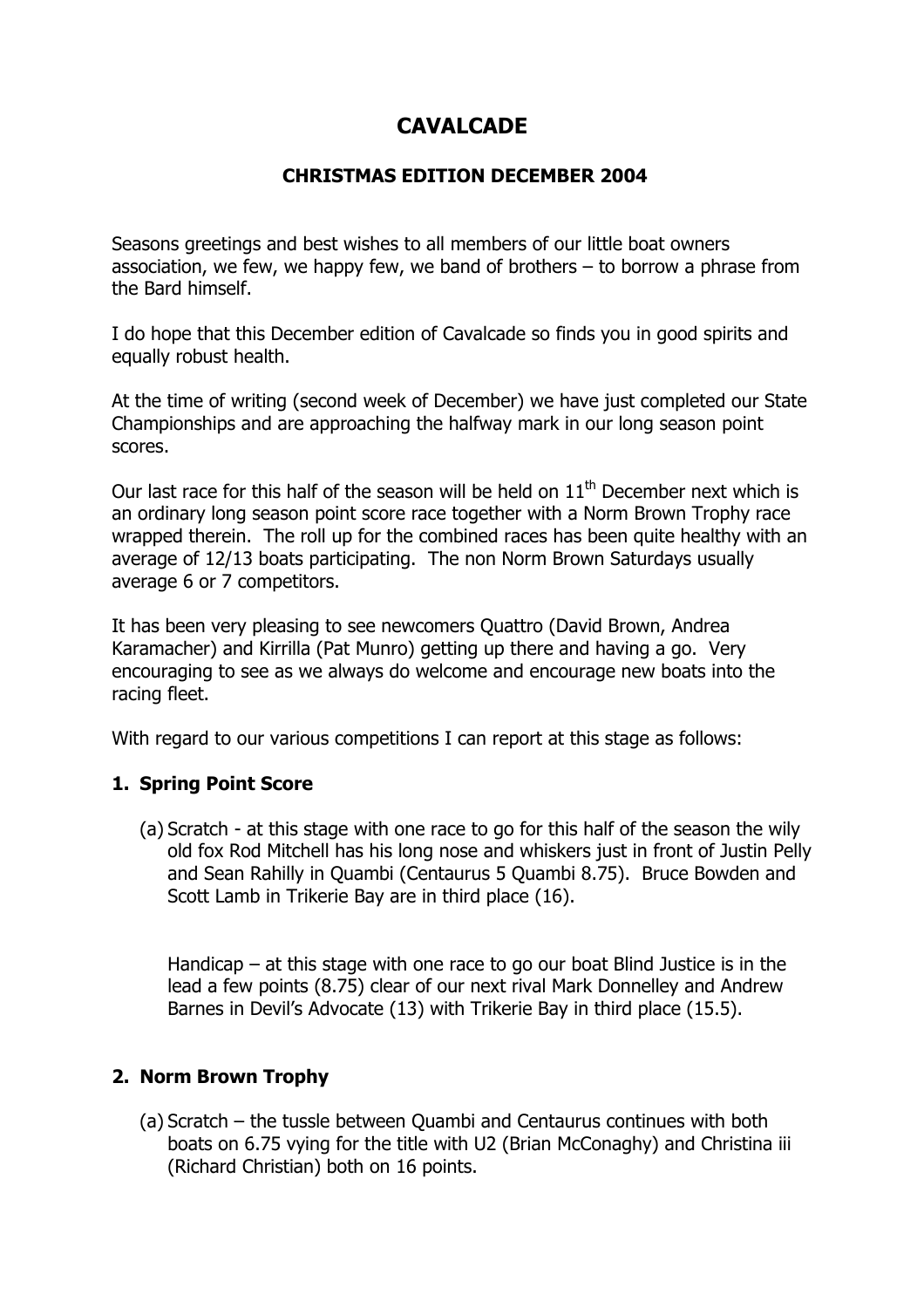(b) Handicap – at this stage with one race to go for this half of the season U2 and Blind Justice are sharing the lead (each on 11.75) closely followed by Mark Donnelley and Andrew Barnes in Devil's Advocate (on 14) with Cec Williams and Brian Moore in Joka (on 17) sitting on third. In both the long season point score and Norm Brown the points differential between top placed boats is very tight and the current leader board could well change radically if some crews sail below or above expectations on the  $11<sup>th</sup>$ . Good luck to all concerned.

## **3. Mini Regatta Series**

At the time of writing we have had three mini regattas the first being on the  $18<sup>th</sup>$ September with 3 races successfully completed, the second mini regatta was literally blown out by a 30 plus knot sou'wester on the  $13<sup>th</sup>$  November and the third regatta was held last Saturday. At the time of writing I have not received an official points score from the RSYS but looking at the results for the completed regattas we have had so far, the best performing boats would appear to be as follows:

Scratch – Centaurus (line honours in every race sailed so far – Rod Mitchell and his crew will just have to try a bit harder!) Quambi, Shoshana

Handicap –a bit difficult to work our precisely but doing the best I can it would seem that the front runners in the handicap division would be Joka, Shoshana and Centaurus

#### 4. **State Championships.**

The State Championships for our Association were conducted by the Royal Prince Edward Yacht Club over the weekends of Sunday 21 and Sunday 28<sup>th</sup> of November. The committee's decision to switch the event from February/March paid dividends in that we were able to complete the six scheduled races. Whilst breeze was on the light side there was fortunately sufficient wind to get around the course in reasonable time with the last races on each day being conducted in reasonably moderately winds. We had a fleet of 11 only this year which is somewhat disappointing given our numbers in previous years (18 if my memory serves me correctly for 2003) however, I know that there are many varied and valid reasons why some crews were unable to participate. The RPEYC once again conducted an extremely efficient and well run regatta and to Tony Denham and his staff at the club our sincere thanks. Looking at the results with a broad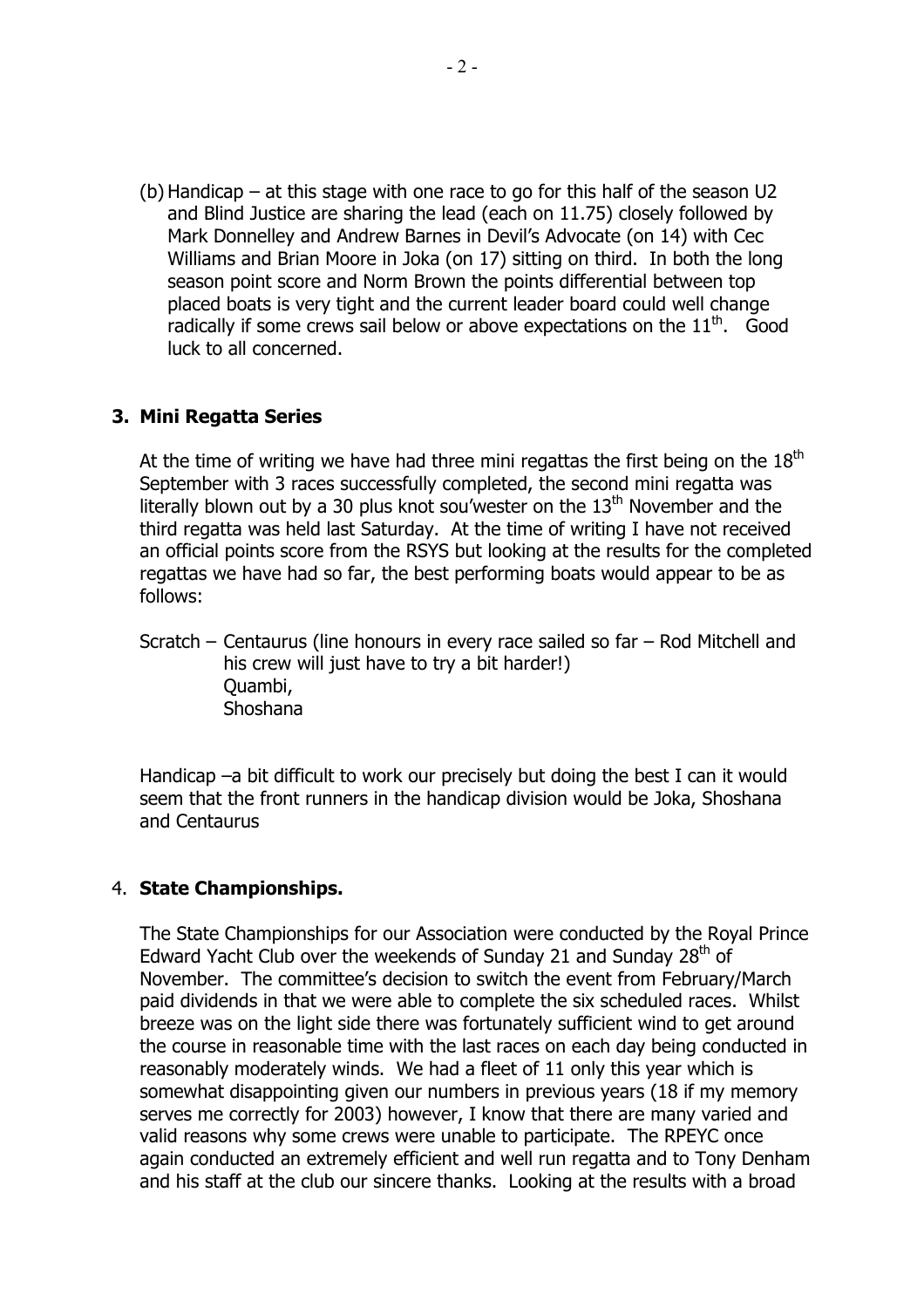brush approach it is quite clear that in virtually of all the races there was often less then a minute separating the first 7 or 8 boats to finish.

A special thanks to Geoff Fograty and his crew from Presto who made the trip down from Pittwater for the event. With Presto winning on scratch in race 2 and performing creditability in all other races I know that our crew were doing the old "who are these guys". Presto finished a very creditable  $4<sup>th</sup>$  on handicap. Well done.

A thoroughly enjoyable regatta and once again to those who have not as yet entered in the event or did not enter this year please join us next year.

The results announced at the post race festivities at the RPEYC were as follows

- Scratch Virtique (Scott Lawson), Quambi (Justin Pelly/Sean Rahilly) Centaurus (Rod Mitchell)
- Handicap Blind Justice (Stephen O'Halloran/Greg McGroder) Joka (Cec Williams/Brian Moore) Quambi

For those wishing to obtain full details of all races, times, margins etc they can be accessed through the RPEYC website being www.rpeyc.com.au

## 5. **Christmas Break and Resumption of Racing**

Our last race for this half of the season will be conducted on  $11<sup>th</sup>$  December next. We then have a break over the Christmas Holiday period resuming on  $15<sup>th</sup>$ January next with a long season race and our first Norm Brown Trophy race for the new year will be conducted on Saturday  $29<sup>th</sup>$  January.

Our season thereafter continues normally with the last race being scheduled for  $12<sup>th</sup>$  March. The Norm Brown Trophy races and the new year period are scheduled for 29<sup>th</sup> January, 5<sup>th</sup> February, 19<sup>th</sup> February and 12<sup>th</sup> March.

## 6. **Social Events for the early new year**.

Would all members please, if they are interested, make a note in their diary for the Council of Professions Sailing Day which will be conducted on Sydney Harbour on Wednesday 23<sup>rd</sup> February next. This is a most enjoyable and pleasant day and I thoroughly recommend it those who can join in. There is usually a good roll up from the ranks of the dentists, architects, medicos, lawyers and the like. Our Rod Mitchell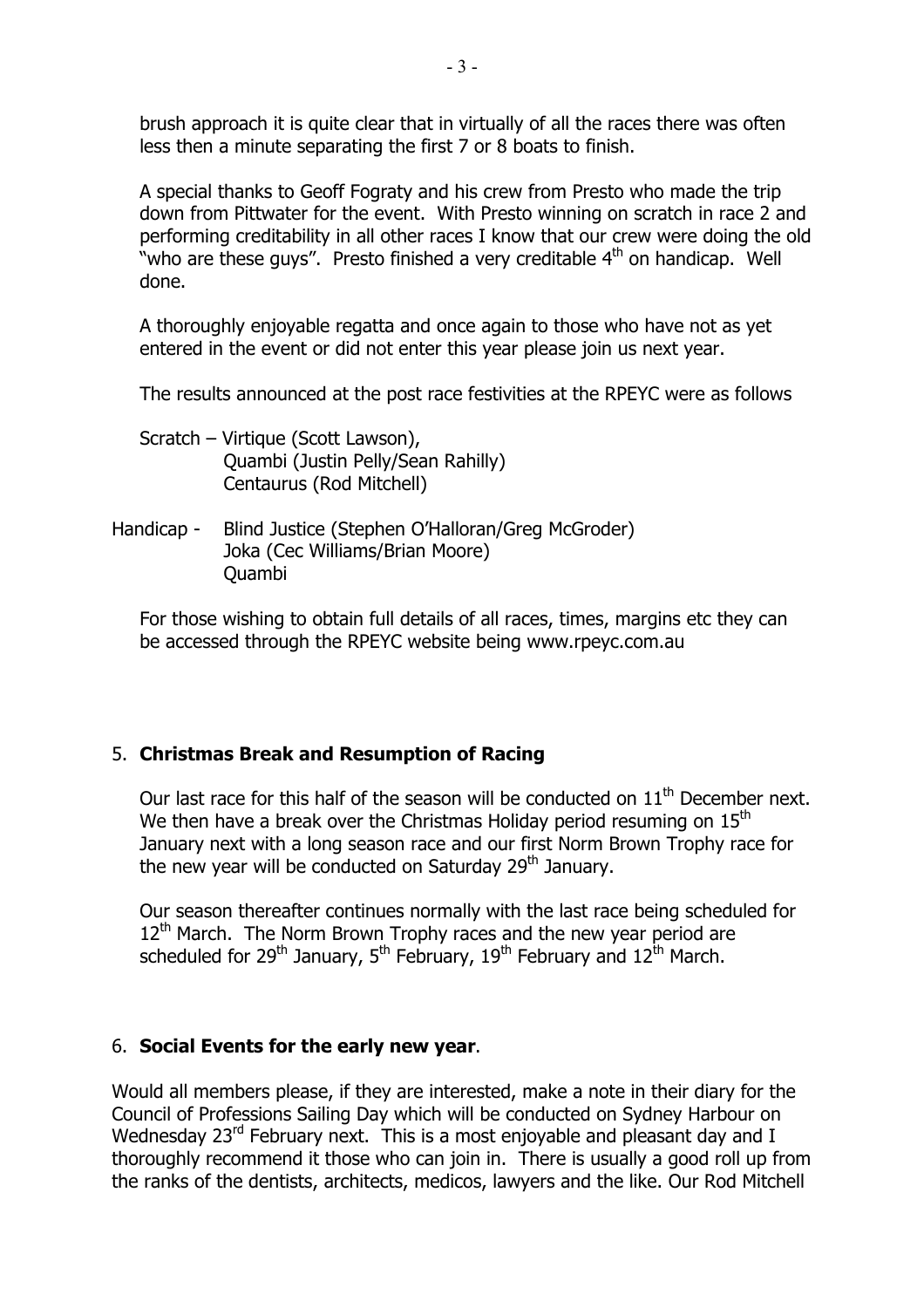is the contact man (w. 9816 5122) and I know that he is very keen to try and secure a good roll up. The day is most pleasant, a short race around the harbour without spinnakers, finishing up at Store Beach with draught beer and prawns for lunch and prize givings. Thoroughly recommended.

Entry forms can be obtained from Rod Mitchell and there is a \$15.00 per person entry fee. In addition to his telephone number Rod can be contacted via e-mail at Rod & Jan Mitchell "mitchell@smartchat.net.au"

The Greenwich Flying Squadron will once again be holding the "around the islands" race on Saturday  $16<sup>th</sup>$  April to coincide with their last race of the season. This is a highly enjoyable and interesting race in entirely different conditions to what we are used to, finishing up at the GFS with a barbecue at the clubhouse over the Lane Cove River. It is a spinnaker race, keenly contested and a very nice way to finish off the sailing season. I strongly recommend the event to members. Notices of race and entry forms will be distributed in due course.

## 7. **Annual Dinner**

The annual dinner and prize giving will be held probably in April at a date and venue yet to be determined. I am aware that in recent years the increasing cost of the dinner has been a concern to all and your committee is very mindful of attempting to deliver a function which is within budget of most but at the same time delivering a sufficient degree of formality to mark the occasion. Would anybody out there who has some bright ideas about a good venue please feel free to ring me with your suggestions or thoughts. From long and hard experience I can assure you that attempting to put on a sit down 2/3 course meal at a venue such as the CYC or RSYS including alcohol is unfortunately going to cost in the vicinity of \$100.00 a head.

I will be making some enquiries from other venues (not necessarily sailing clubs) to see if I can track down something that might be less expensive but just as pleasant. Any contributions to the discussion would be most gratefully received.

#### 8. **Sails and Rules**

You will recall that in the last edition of cavalcade I requested some feed back from the membership on the issue of a rule change so as to permit the construction of a 1½ or "heavy air" number 1 headsail. With 2 exceptions I have had no other response. To officially approve such sail the rules would need to be amended by a resolution passed at an extraordinary meeting of the Association at which a 2/3 majority of those entitled to vote either personally or by way of proxy would need to support the resolution. I really do not want to waste everyone's time by calling a meeting for which there is no support for such proposition.